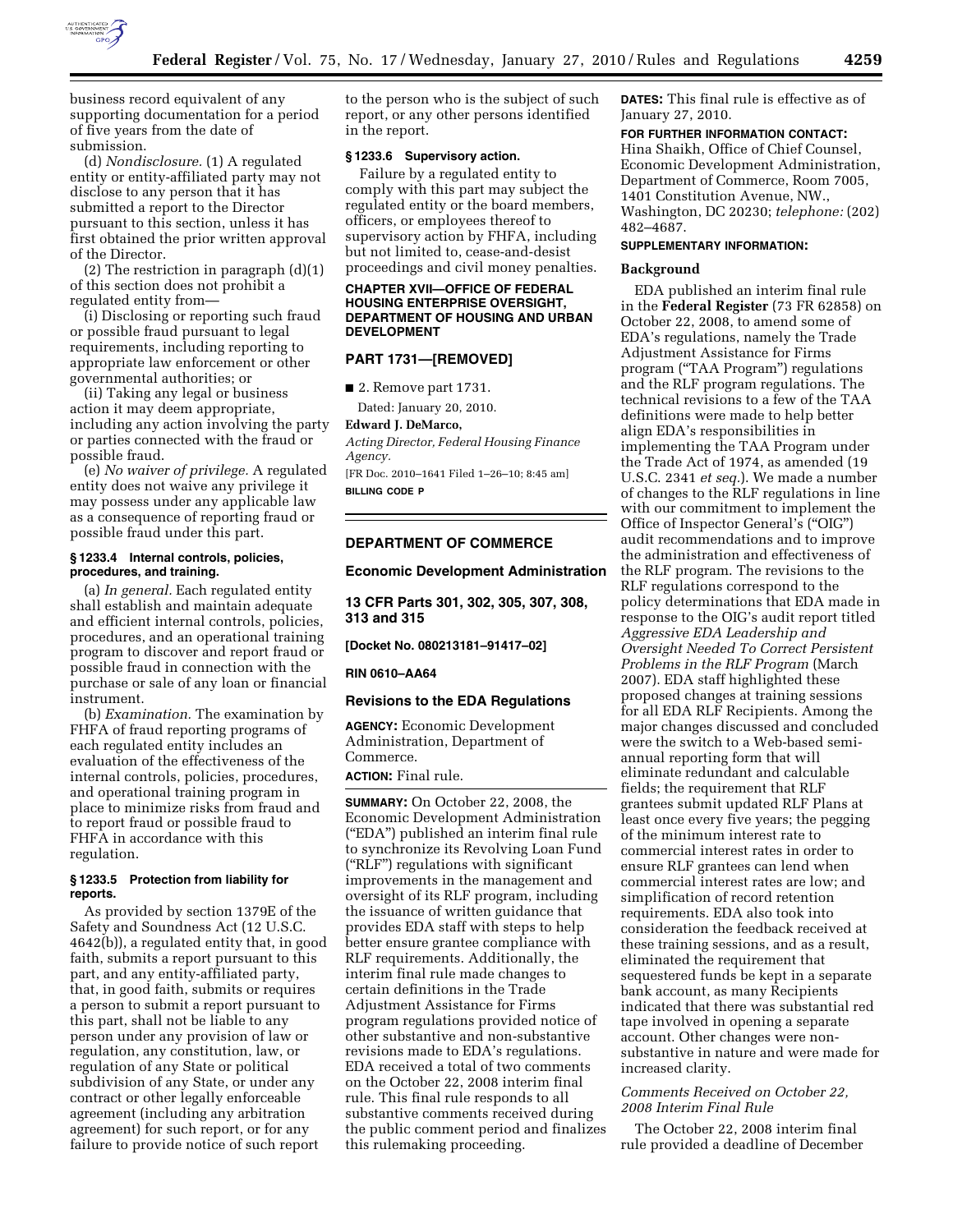22, 2008 for all public comments. On December 16, 2008, EDA published a notice (73 FR 76194) that extended the deadline for comments to January 22, 2009. EDA received a total of two comments on the October 22, 2008 interim final rule, as set out below:

1. ''I noticed that in [section] 301.10 for formal application requirements, 'proposals' are referenced. Now that we're going to use a single application format, should this be changed, if there is going to be an update of the revisions?''

2. ''The intent of the new regulations need to be clarified—it is my understanding that EDA does not require the RLF Grantee to send copies of the RLF loan minutes (approval or otherwise) or the bank turn-down letters to EDA, despite the fact that the October 22, 2008 regulations state that EDA does require such a submission.'' EDA is publishing this final rule to respond to all comments received during the public comment period on all aspects of the interim final rule, and to make additional revisions to EDA's regulations to facilitate effective administration of its programs. Capitalized terms used but not otherwise defined in this final rule have the meanings ascribed to them in EDA's regulations (*see, e.g.,* 13 CFR 300.3, 303.2, 307.8 and 314.1). Specifically, this final rule makes the following revisions to the October 22, 2008 interim final rule and to EDA's regulations codified at 13 CFR chapter III:

Part 301—Eligibility, Investment Rate and Application Requirements

Part 301 of the regulations sets forth eligibility, maximum allowable Investment Rate levels, and application requirements common to all Public Works and Economic Development Act (''PWEDA'')-enumerated programs (excluding the Community Trade Adjustment Assistance Program (''Community TAA Program'') and TAA Program regulations at parts 313 and 315, respectively). In general, subpart A presents an overview of eligibility requirements, subpart B addresses applicant eligibility, subpart C addresses Regional economic distress level requirements, subpart D sets forth the maximum allowable Investment Rates and corresponding Matching Share requirements for various Projects, and subpart E addresses the application requirements, as well as the evaluation criteria used by EDA in selecting Projects.

The October 22, 2008 interim final rule revised § 301.4(b)(4) to be more parallel in structure and content to

section 207 of PWEDA; however, the statutory reference cited in the regulation was inadvertently incorrect. The correct statutory reference is section 204(c)(3) of PWEDA. This final rule makes this revision.

EDA received the following comment on § 301.10: ''I noticed that in 301.10 for formal application requirements, 'proposals' are referenced. Now that we're going to use a single application format, should this be changed, if there is going to be an update of the revisions?'' On October 1, 2008, EDA published a notice in the **Federal Register** (73 FR 57049) to introduce its new *Application for Investment Assistance* (Form ED–900). Previously, applicants were required to complete and submit a *Pre-Application for Investment Assistance* (Form ED–900P), followed by an *Application for Investment Assistance* (Form ED–900A), if EDA deemed that the proposed project merited further consideration. The Form ED–900 consolidates all EDAspecific requirements into a single application form. The notice provided a one-month period to completely phasein the use of the new Form ED–900. Accordingly, effective November 1, 2008, EDA accepts only the Form ED– 900, along with specific forms and attachments from the Standard Form (''SF'') 424 family.

In line with the October 1, 2008 publication, this final rule removes all references to the Form ED–900P in EDA's regulations. Accordingly, the words "Proposal and" are removed in the title of part 301 and subpart E of part 301. The title of § 301.7 is revised from ''Investment Assistance proposal'' to ''Investment Assistance application.'' Paragraph (a) in § 301.7 is revised to remove all references to the words ''proposal,'' ''Pre-application,'' ''proponent'' and ''Form ED–900,'' and subparagraph (1) is removed because it is no longer applicable. Section 301.7(b) also is made inapplicable with the introduction of Form ED–900 and is replaced with the following: ''PWEDA does not require nor does EDA provide an appeals process for denial of applications or EDA Investment Assistance.'' This provision reflects long-standing EDA policy. The policy is being placed in the regulations because EDA received an inquiry from an applicant regarding our appeals process upon denial of an application; this provision serves to clarify our administrative policy regarding denial of Investment Assistance.

This final rule revises the title of § 301.8 to change it from "Proposal evaluation criteria" to "Application evaluation criteria.'' The words

"proposals" and "proponent" are replaced with "applications" and ''applicant.'' In paragraph (a), the phrase '', such as EDA's Balanced Scorecard or other performance matrix'' is deleted because EDA does not believe it is necessary to specify a particular type of performance metric at this time. Similar to the changes made in § 301.8, the title of § 301.9 is changed from ''Proposal selection criteria" to "Application selection criteria," and all references to "proposal" and "proponent" are changed to "application" and "applicant."

In § 301.10, this final rule removes paragraph (a) in its entirety because it is no longer applicable with the introduction of the single application on Form ED–900. Accordingly, the subheading "Formal application" of paragraph (b) is removed and paragraphs (1)–(3) thereunder are renumbered as (a), (b) and (c), for stylistic consistency with the rest of the regulations. Paragraphs (i) and (ii) under paragraph (3) are renumbered as (1) and (2), respectively.

Part 302—General Terms and Conditions for Investment Assistance

Part 302 sets forth the general terms and conditions for EDA Investment Assistance. This part applies to all Investments under PWEDA (certain provisions, such as § 302.5, also apply to the TAA Program under the Trade Act (*see* part 315)), and covers a variety of EDA requirements for Investment Assistance, including environmental reviews of Projects, relocation assistance and land acquisition requirements, inter-governmental review of Projects, and Recipients' reporting, recordkeeping, post-approval and civil rights requirements. For consistency with the change made in § 301.8, this final rule removes the phrase '', such as the EDA Balanced Scorecard or other system'' from § 302.16(b).

In § 302.20(a)(2), we discovered that the reference to "15 CFR 8.7 through 8.15'' as the Department's implementing regulations for proscribing discrimination on the basis of sex in education programs or activities receiving federal financial assistance is incorrect. This final rule changes "15 CFR 8.7 through 8.15'' to the correct citation which is ''15 CFR part 8a.''

Part 305—Public Works and Economic Development Investments

Part 305 describes general information about the scope of EDA's Public Works program, award and application requirements, and provisions for EDA's and Recipients' duties. This final rule makes one edit in this part for consistency with the revisions made in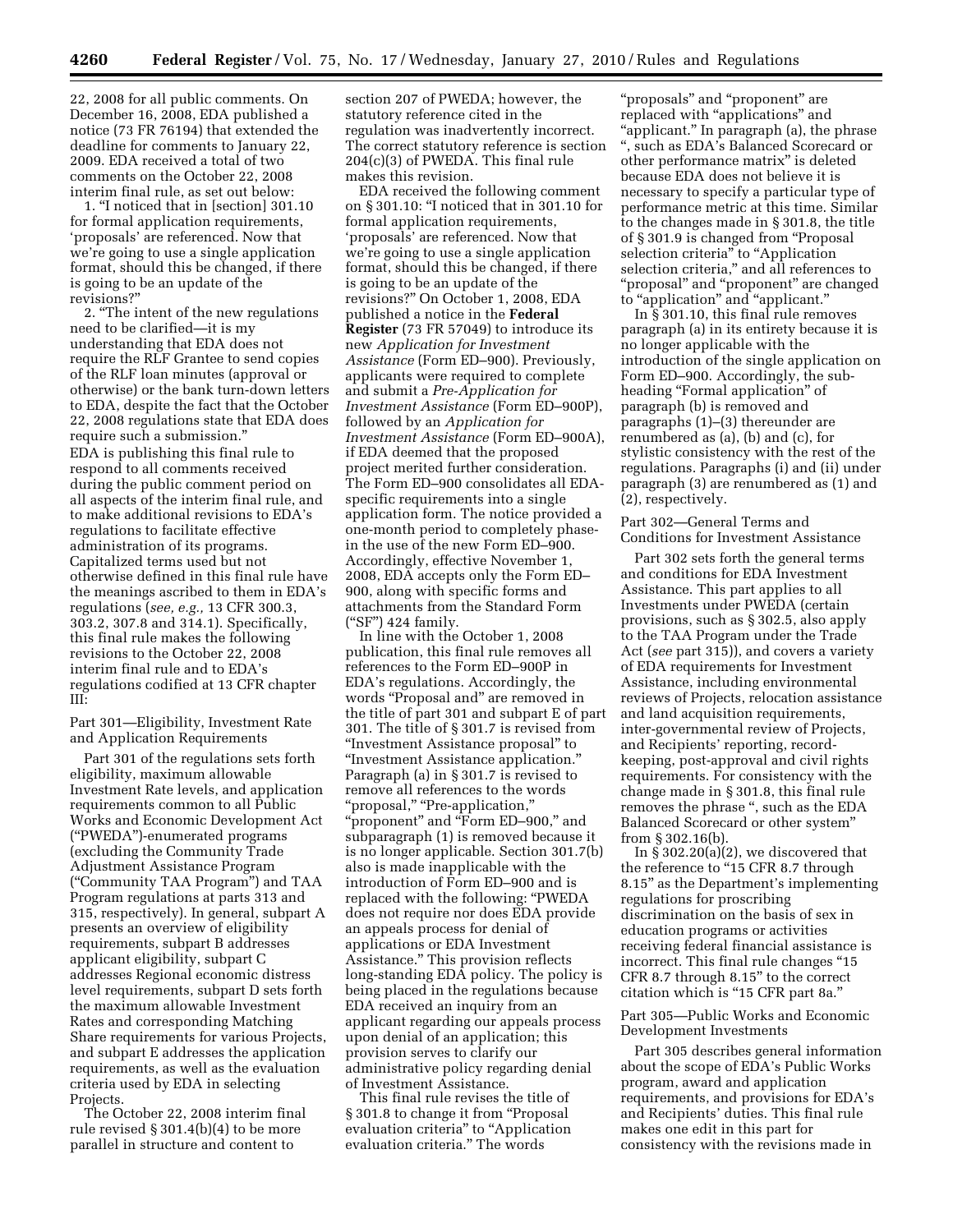part 301 and elsewhere in 13 CFR chapter III for the change from ''proposal'' to ''application'' due to the single application on Form ED–900. Accordingly, in § 305.3(a)(4), the word "proposal" is replaced with ''application.''

### Part 307—Economic Adjustment Assistance Investments

EDA re-examined part 307 of its regulations after publication of the October 22, 2008 interim final rule to allow for consideration of matters pertaining to the effective implementation of the interim final rule. This final rule makes specific revisions to help better manage and administer the RLF program in accordance with the OIG's recommendations. The changes are described below.

In  $\S 307.4(b)$ , the word "proposals" is changed to "applications." Similarly, in § 307.4(c)(1) and (2), the word "proposals" is replaced with ''applications.'' In the definition of *RLF Third Party* in § 307.8, the word ''proposals'' is replaced with ''applications'' and ''and/or'' is replaced with "or." This final rule also revises the definition of ''*RLF Capital*'' for clarity and better understanding. The definition is revised to refer to EDA grant funds plus Matching Share plus RLF Income, less any amount used for reasonable administrative expenses and any amount of loan principal written off.

This final rule adds an additional requirement for the Recipient's RLF Plan in  $\S 307.9(a)(2)$ , to ensure that the Plan is consistent with EDA's conflictsof-interest rules set out in § 302.17. This revision is consistent with the change EDA has made to its RLF Standard Terms and Conditions, which are included in every RLF Grant.

EDA program staff discovered that paragraph (a)(1) of § 307.11 does not actually explain the evidence EDA will need to see in order to determine whether the RLF Recipient has adequate fidelity bond coverage. In order to clarify what adequate fidelity bond coverage is, EDA determined the amount of cash at risk for which fidelity insurance should be obtained is the amount of cash readily available to the RLF Recipient, which is generally the greater of 25 percent of the RLF Capital base, or the maximum loan amount identified in the Recipient's EDAapproved RLF Plan. Accordingly, this final rule adds the following sentence immediately after the first sentence in  $§ 307.11(a)(1): "At a minimum, the$ amount of coverage shall be the greater of (i) the maximum loan amount allowed for in the EDA-approved RLF

Plan, or (ii) 25 percent of the RLF Capital base.''

This final rule also revises paragraph (d) of § 307.11 for clarity to read as follows: ''*Interest-bearing Account.* All grant funds disbursed by EDA to the RLF Recipient for loan obligations incurred but not yet disbursed to an eligible RLF borrower must be deposited and held in an interest-bearing account (an ''EDA funds account'') by the Recipient until an RLF loan is made to a borrower.'' This revision does not change current practice and is made for increased clarity only.

In § 307.14(a), this final rule removes the phrase ''(Form ED–209 or any successor form)'' in order to help accommodate the launch and operation of EDA's new automated reporting system some time this year.

The October 22, 2008 interim final rule moved the reference to a signed bank turn-down letter from § 307.17(c) to the loan documentation requirements listed in § 307.15(b)(2). We received a comment in connection with § 307.15(b)(2)(viii), which states, ''*EDA will accept alternate documentation* [to a signed bank turn-down letter] only if such documentation is allowed in the RLF Recipient's EDA-approved RLF Plan.'' [*Emphasis added.*] This wording is incorrect in that *EDA* would not accept the signed bank turn-down letter, board of directors' meeting minutes approving an RLF loan, or any such alternate documentation. Rather, the *RLF Recipient* would accept it for review and consideration and keep it in its loan files where EDA or an auditor can review such documentation if desired [*emphasis added*]. Accordingly, the second sentence in § 307.15(b)(2)(viii) is revised to insert the phrase ''permit the RLF Recipient to'' immediately after the word "will".

In § 307.15(d)(1), this final rule removes the words "prior to" in the third sentence to clarify that RLF operators may count as private leveraging any funds invested from private sources within 12 months before or after the RLF loan is made, rather than just 12 months before the loan is made. Private leveraging is included for a 12-month period both prior to and after the RLF loan closing because a borrower submits applications to financial institutions as well as to the RLF Recipient for financing assistance as the needs of the business are identified. The conventional lender may close the loan either before or after the RLF loan is closed, but every loan approved during the 12-month period is clearly part of the total financial needs of the borrower. The Generally Accepted Accounting Principles ("GAAP") define "current" as

a 12-month period. Therefore, the 12 month period prior and after the RLF loan closing reflects the total current financing leveraged by the borrower.

For consistency throughout part 307 and with the title of § 307.16(c), this final rule changes all references to ''capital utilization percentage'' or ''applicable capital utilization percentage" to "capital utilization standard." The phrases "capital utilization percentage'' and ''applicable capital utilization percentage'' appear in paragraphs  $(c)(1)(i)$ ,  $(c)(2)$ ,  $(c)(2)(i)$  and  $(c)(2)(ii)$  of § 307.16. All such phrases are replaced with ''capital utilization standard.''

To facilitate better monitoring of RLF Capital and to ensure that RLF Capital is used for making RLF loans that are consistent with the RLF Plan or such other purposes approved by EDA, the October 22, 2008 interim final rule added a new paragraph (c) to § 307.17 to allow EDA to task an independent third party with conducting a compliance and loan quality review of the RLF Grant every three years. The RLF Recipient may undertake this review as an administrative cost associated with the RLF's operations, provided the requirements set out in § 307.12 regarding RLF Income are satisfied. The wording of the first sentence in § 307.17(c) inadvertently used the word ''shall'' in the phrase ''EDA shall require an independent third party to conduct a compliance and loan quality review for the RLF Grant every (3) three years,'' when the intention was to give EDA the ability to require a compliance and loan quality review. This final rule changes the word ''shall'' to "may" and revises the phrase "(3) three years'' to ''three (3) years'' so that the Arabic numeral appears after the word "three."

Section 307.21 sets out the process for termination of RLF awards. In an effort to ensure strong recipient compliance with RLF reporting and efficient capital utilization, the October 22, 2008 interim final rule revised § 307.21(a) to include additional grounds for which EDA may suspend or terminate an RLF Grant for cause. One of these grounds, set out in § 307.21(a)(1)(viii), is the RLF Recipient's failure to comply with the audit requirements set out in OMB Circular A–133 and the related *Compliance Supplement.* This final rule adds an important reference to the *Schedule of Expenditure of Federal Awards,* which auditors are required to complete in accordance with OMB Circular A–133. Accordingly, the phrase, "including reference to the correctly valued EDA RLF federal expenditures in the *Schedule of*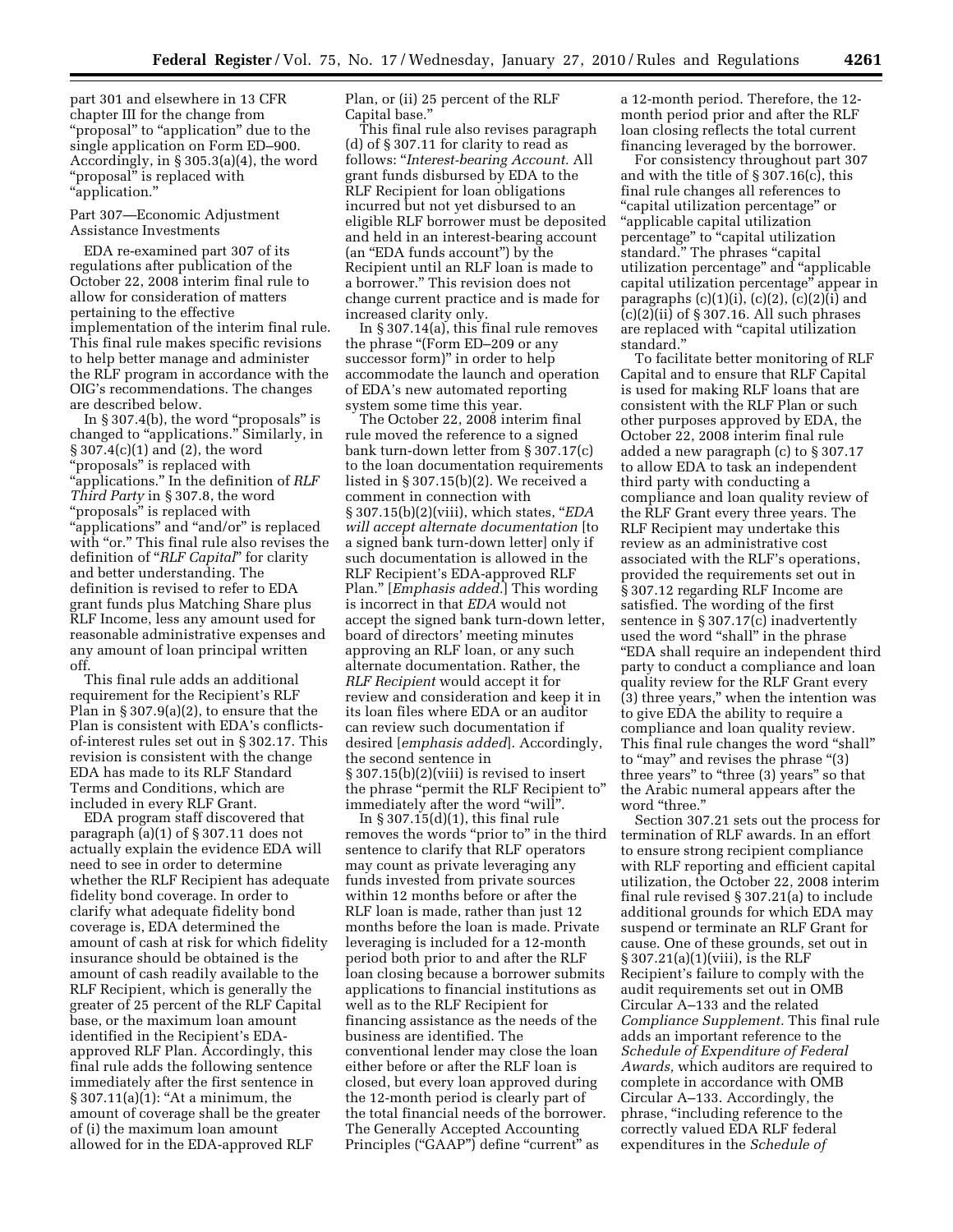*Expenditures of Federal Awards*  (''SEFA''),'' is placed immediately after ''*Supplement,*'' in § 307.21(a)(1)(viii).

In the third sentence of § 307.21(b), to ensure that the text is clearer and more concise, this final rule replaces the phrase, ''a portion of RLF property that EDA determines is attributable to RLF Income'' with ''the RLF Recipient's share of RLF Income (or program income) generated by the RLF.

For consistency with the changes made in part 301 to remove all references to the word "proposal," in paragraph (b)(4) of § 308.2, this final rule changes "proposal" to "application." In addition, with respect to the Community TAA Program, we amend § 313.4(a)(2) to correct the erroneous wording of ''The Community submits the petition at least 180 days after the date of the most recent Cognizable Certification.'' Section 313.4(a)(2) shall read as ''The Community submits the petition *no later than* 180 days after the date of the most recent Cognizable Certification'', to track section 273 of chapter 4 of the Trade Act, as amended by the Trade and Globalization Adjustment Assistance Act of 2009 (emphasis added). *See* Subtitle I (letter 'I') of Title I of Division B of Pub. L. No. 111–5, 123 Stat. 367, at 396–436.

In  $\S 315.7(b)(5)(iii)$ , this final rule corrects the inadvertent italicization of the phrase ''production or supply of services''.

#### **Classification**

Prior notice and opportunity for public comment are not required for rules concerning public property, loans, grants, benefits, and contracts (5 U.S.C. 553(a)(2)). Because prior notice and an opportunity for public comment are not required pursuant to 5 U.S.C. 553, or any other law, the analytical requirements of the Regulatory Flexibility Act (5 U.S.C. 601 *et seq.*) are inapplicable. Therefore, a regulatory flexibility analysis has not been prepared.

# **Executive Order No. 12866**

It has been determined that this final rule is significant for purposes of Executive Order 12866.

#### **Congressional Review Act**

This final rule is not major under the Congressional Review Act (5 U.S.C. 801 *et seq.*)

# **Executive Order No. 13132**

Executive Order 13132 requires agencies to develop an accountable process to ensure "meaningful and timely input by State and local officials in the development of regulatory

policies that have federalism implications." "Policies that have federalism implications'' is defined in Executive Order 13132 to include regulations that have "substantial direct effects on the States, on the relationship between the national government and the States, or on the distribution of power and responsibilities among the various levels of government.'' It has been determined that this final rule does not contain policies that have federalism implications.

# **Paperwork Reduction Act**

This final rule contains collections-ofinformation subject to review and approval by OMB under the Paperwork Reduction Act (''PRA''). The OMB is required to clear all federally-sponsored data collections pursuant to the PRA. Notwithstanding any other provision of the law, no person is required to respond to, nor shall any person be subject to a penalty for failure to comply with, a collection-of-information subject to the requirements of the PRA, unless that collection-of-information displays a currently valid OMB control number.

# **List of Subjects**

# *13 CFR Part 301*

Grant administration, Grant programs, Eligibility requirements, Applicant and application requirements, Economic distress levels, Investment rates.

# *13 CFR Part 302*

Environmental review, Federal policy and procedures, Inter-governmental review, Fees, Pre-approval requirements, Project administration, Reporting and audit requirements, Conflicts-of-interest, Post-approval requirements, Civil rights.

### *13 CFR Part 305*

Public works, Economic development, Award and application requirements, Requirements for approved projects.

### *13 CFR Part 307*

Economic adjustment assistance, Award and application requirements, Revolving loan fund, Pre-loan requirements, Merger, Income, Record and reporting requirements, Sales and securitizations, Liquidation, Termination.

### *13 CFR Part 308*

Performance awards, Planning performance awards.

#### *13 CFR Part 313*

Trade adjustment assistance for communities, Impacted community, Petition and affirmative determination requirements, Strategic plan, Implementation grant.

# *13 CFR Part 315*

Administrative practice and procedure, Trade adjustment assistance, Eligible petitioner, Firm selection, Certification requirements, Recordkeeping and audit requirements, Adjustment proposals.

#### **Regulatory Text**

■ For reasons stated in the preamble, this final rule amends title 13, chapter III of the *Code of Federal Regulations* as follows:

# **PART 301—ELIGIBILITY, INVESTMENT RATE AND APPLICATION REQUIREMENTS**

■ 1. The authority citation for part 301 continues to read as follows:

**Authority:** 42 U.S.C. 3121; 42 U.S.C. 3141–3147; 42 U.S.C. 3149; 42 U.S.C. 3161; 42 U.S.C. 3175; 42 U.S.C. 3192; 42 U.S.C. 3194; 42 U.S.C. 3211; 42 U.S.C. 3233; Department of Commerce Delegation Order 10–4.

■ 2. Revise the heading to part 301 to read as set forth above.

■ 3. Revise paragraph (b)(4) of § 301.4 to read as follows:

### **§ 301.4 Investment rates.**

# \* \* \* \* \*

# (b) \* \* \*

(4) *Projects under part 306.* Except as otherwise provided in paragraph (b)(5) of this section, the maximum allowable Investment Rate for Projects under part 306 of this chapter shall generally be determined based on the relative needs (as determined under paragraph (b)(1) of this section) of the Region which the Project will serve. As specified in section 204(c)(3) of PWEDA, the Assistant Secretary has the discretion to establish a maximum Investment Rate of up to one hundred (100) percent where the Project:

(i) Merits, and is not otherwise feasible without, an increase to the Investment Rate; or

(ii) Will be of no or only incidental benefit to the Eligible Recipient.

# \* \* \* \* \*

# **Subpart E—Application Requirements; Evaluation Criteria**

■ 4. Revise § 301.7 to read as follows:

# **§ 301.7 Investment Assistance application.**

(a) The EDA Investment Assistance process begins with the submission of an Investment Assistance application. The *Application for Investment Assistance* (Form ED–900 or any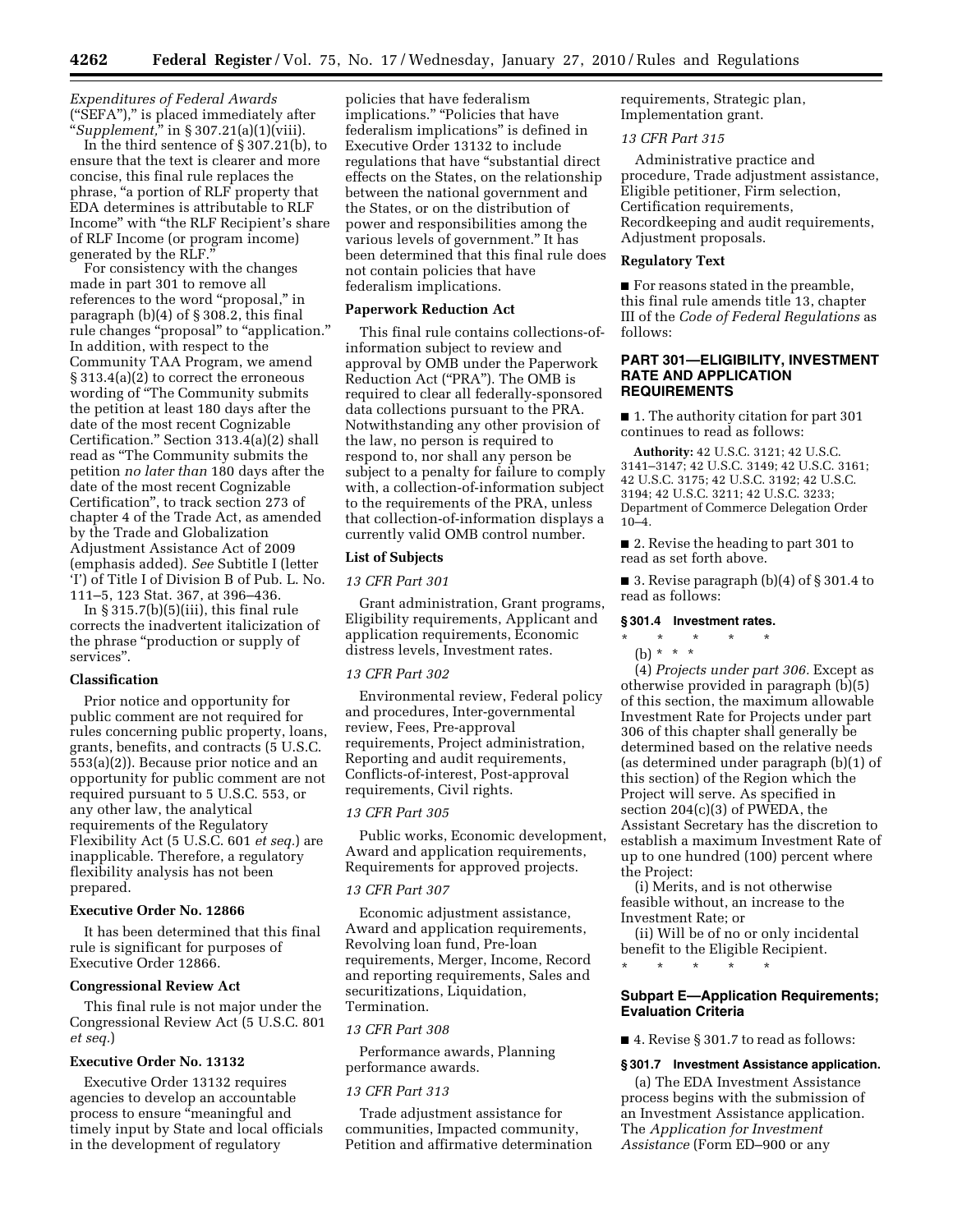successor form) may be obtained from EDA's Internet Web site at *http:// www.eda.gov* or from the appropriate regional office. EDA generally accepts applications on a competitive and continuing basis to respond to market forces in Regional economies. The timing with which competitive investment opportunities arise, as determined by the criteria set forth in § 301.8, paired with the availability of funds in a given fiscal year, will affect EDA's ability to participate in any given Project. EDA will evaluate all applications using the criteria set forth in § 301.8 and will:

(1) Return the application to the applicant for specified deficiencies and suggest resubmission upon corrections; or

(2) Deny the application for specifically stated reasons and notify the applicant.

(b) PWEDA does not require nor does EDA provide an appeals process for denial of applications or EDA Investment Assistance.

■ 5. Revise § 301.8 to read as follows:

#### **§ 301.8 Application evaluation criteria.**

EDA will screen all applications for the feasibility of the budget presented and conformance with EDA statutory and regulatory requirements. EDA will assess the economic development needs of the affected Region in which the proposed Project will be located (or will service), as well as the capability of the applicant to implement the proposed Project. EDA also will consider the degree to which an Investment in the proposed Project will satisfy one (1) or more of the following criteria:

(a) *Is market-based and results driven.*  An Investment will capitalize on a Region's competitive strengths and will positively move a Regional economic indicator measured and evaluated by EDA on a performance matrix system. These Regional economic indicators include measures such as an increased number of higher-skill, higher-wage jobs, increased tax revenue, or increased private sector investment resulting from an Investment.

(b) *Has strong organizational leadership.* An Investment will have strong leadership, relevant Project management experience and a significant commitment of human resources talent to ensure a Project's successful execution.

(c) *Advances productivity, innovation and entrepreneurship.* An Investment will embrace the principles of entrepreneurship, enhance Regional industry clusters and leverage and link technology innovators and local universities to the private sector to

create the conditions for greater productivity, innovation, and job creation.

(d) *Looks beyond the immediate economic horizon, anticipates economic changes and diversifies the local and Regional economy.* An Investment will be part of an overarching, long-term Comprehensive Economic Development Strategy that enhances a Region's success in achieving a rising standard of living by supporting existing industry clusters, developing emerging new clusters or attracting new Regional economic drivers.

(e) *Demonstrates a high degree of local commitment.* An Investment will exhibit:

(1) High levels of local government or non-profit Matching Share and private sector leverage;

(2) Clear and unified leadership and support by local elected officials; and

(3) Strong cooperation among the business sector, relevant Regional partners and Federal, State and local governments.

(f) Other criteria as set forth in the applicable FFO.

■ 6. Revise § 301.9 to read as follows:

#### **§ 301.9 Application selection criteria.**

(a) EDA will review completed application materials for compliance with the requirements set forth in PWEDA, this chapter, the applicable FFO and other applicable federal statutes and regulations. From those applications that meet EDA's technical and legal requirements, EDA will select applications for further consideration based on the:

(1) Availability of funds;

(2) Competitiveness of the applications based on the criteria set forth in § 301.8; and

(3) Funding priority considerations identified in the applicable FFO.

(b) EDA will endeavor to notify applicants regarding whether their applications are selected as soon as practicable.

■ 7. Revise § 301.10 to read as follows:

#### **§ 301.10 Formal application requirements.**

Each formal application for EDA Investment Assistance must:

(a) Include evidence of applicant eligibility (as set forth in § 301.2) and of economic distress (as set forth in § 301.3);

(b) Identify the sources of funds, both eligible federal and non-EDA, and In-Kind Contributions that will constitute the required Matching Share for the Project (*see* the Matching Share requirements under § 301.5); and

(c) For construction Projects under parts 305 or 307 of this chapter, include

a CEDS acceptable to EDA pursuant to part 303 of this chapter or otherwise incorporate by reference a current CEDS that EDA approves for the Project. The requirements of the preceding sentence shall not apply to:

(1) Strategy Grants, as defined in § 307.3 of this chapter; and

(2) Projects located in a Region designated as a Special Impact Area pursuant to part 310 of this chapter.

# **PART 302—GENERAL TERMS AND CONDITIONS FOR INVESTMENT ASSISTANCE**

■ 8. The authority citation for part 302 continues to read as follows:

**Authority:** 19 U.S.C. 2341 *et seq.*; 42 U.S.C. 3150; 42 U.S.C. 3152; 42 U.S.C. 3153; 42 U.S.C. 3192; 42 U.S.C. 3193; 42 U.S.C. 3194; 42 U.S.C. 3211; 42 U.S.C. 3212; 42 U.S.C. 3216; 42 U.S.C. 3218; 42 U.S.C. 3220; 42 U.S.C. 5141; Department of Commerce Delegation Order 10–4.

■ 9. Revise paragraph (b) of § 302.16 to read as follows:

### **§ 302.16 Reports by Recipients.**

\* \* \* \* \*

(b) Each report must contain a dataspecific evaluation of the effectiveness of the Investment Assistance provided in fulfilling the Project's purpose (including alleviation of economic distress) and in meeting the objectives of PWEDA. Data used by a Recipient in preparing reports shall be accurate and verifiable as determined by EDA, and from independent sources (whenever possible). EDA will use this data and report to fulfill its performance measurement reporting requirements under the Government Performance and Results Act of 1993 and to monitor internal, Investment and Project performance through an internal performance measurement system.

\* \* \* \* \*

■ 10. Revise paragraph (a)(2) of § 302.20 to read as follows:

#### **§ 302.20 Civil rights.**

(a) \* \* \*

(2) 42 U.S.C. 3123 (proscribing discrimination on the basis of sex in Investment Assistance provided under PWEDA) and 42 U.S.C. 6709 (proscribing discrimination on the basis of sex under the Local Public Works Program), and the Department's implementing regulations found at 15 CFR part 8a;

\* \* \* \* \*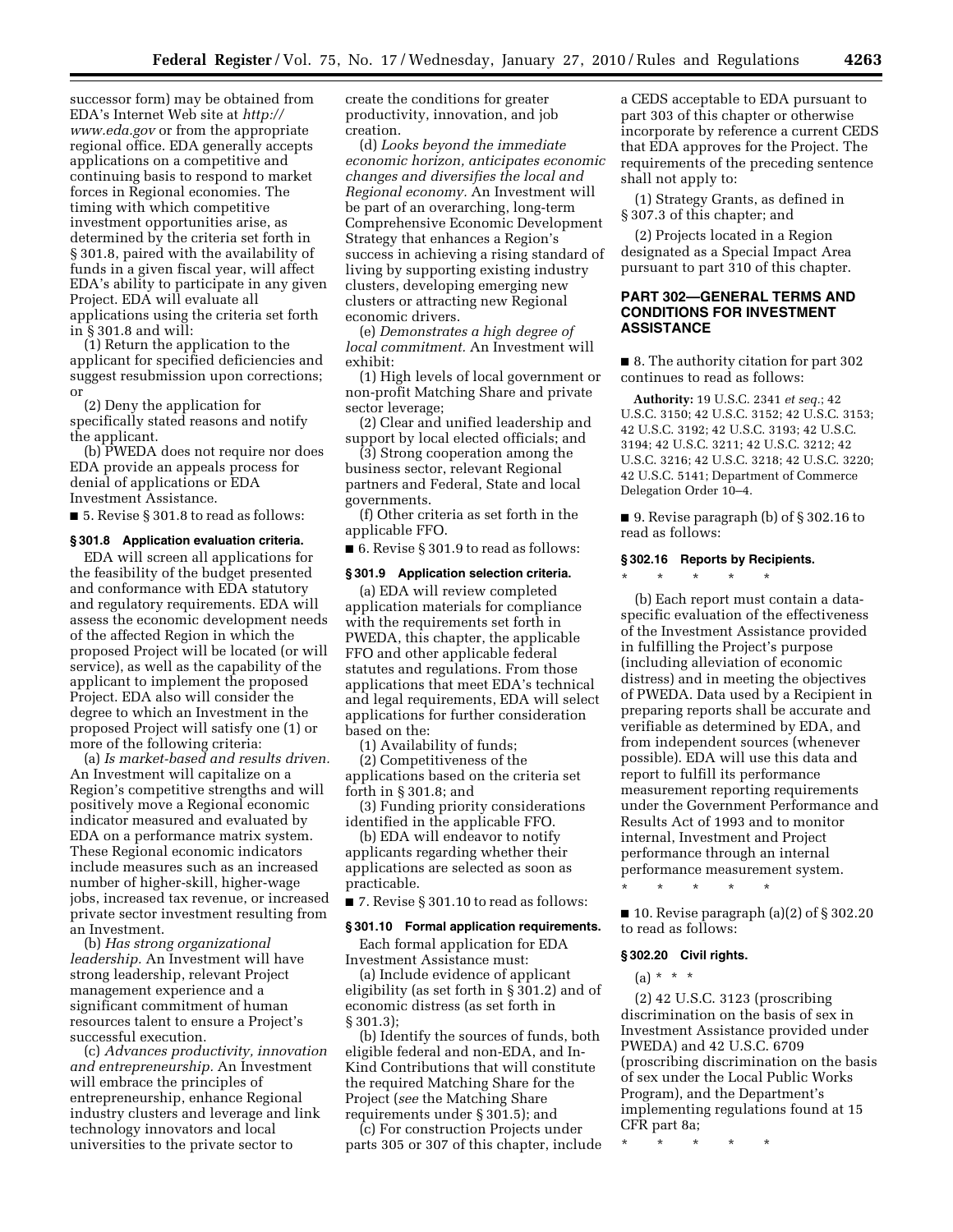### **PART 305—PUBLIC WORKS AND ECONOMIC DEVELOPMENT INVESTMENTS**

■ 11. The authority citation for part 305 continues to read as follows:

**Authority:** 42 U.S.C. 3211; 42 U.S.C. 3141; Department of Commerce Organization Order 10–4.

 $\blacksquare$  12. Revise paragraph (a)(4) of § 305.3 to read as follows:

# **§ 305.3 Application requirements.**

\* \* \* \* \*

(a) \* \* \*

(4) Demonstrate how the proposed Project meets the application evaluation criteria set forth in § 301.8 of this chapter.

**PART 307—ECONOMIC ADJUSTMENT ASSISTANCE INVESTMENTS** 

■ 13. The authority citation for part 307 continues to read as follows:

**Authority:** 42 U.S.C. 3211; 42 U.S.C. 3149; 42 U.S.C. 3161; 42 U.S.C. 3162; 42 U.S.C. 3233; Department of Commerce Organization Order 10–4.

■ 14. Revise paragraphs (b), (c)(1) and  $(c)(2)$  of § 307.4 to read as follows:

# **§ 307.4 Award requirements.**

\* \* \* \* \* *(b) Strategy Grants.* EDA will review Strategy Grant applications to ensure that the proposed activities conform to the CEDS requirements set forth in § 303.7 of this chapter.

(c) \* \* \*

(1) EDA will review Implementation Grant applications for the extent to which the:

(i) Applicable CEDS meets the requirements in § 303.7 of this chapter; and

(ii) Proposed Project is identified as a necessary element of or consistent with the applicable CEDS.

(2) *Revolving Loan Fund Grants.* For Eligible Applicants seeking to capitalize or recapitalize an RLF, EDA will review applications for the:

(i) Need for a new or expanded public financing tool to enhance other business assistance programs and services targeting economic sectors and locations described in the CEDS;

(ii) Types of financing activities anticipated; and

(iii) Capacity of the RLF organization to manage lending activities, create networks between the business community and other financial providers, and implement the CEDS. \* \* \* \* \*

■ 15. In § 307.8, revise the definitions of *RLF Capital* and *RLF Third Party* to read as follows:

# **§ 307.8 Definitions.**

\* \* \* \* \*

*RLF Capital* means Grant funds plus Local Share plus RLF Income, less any amount used for eligible and reasonable costs necessary to administer the RLF and any amount of loan principal written off.

\* \* \* \* \*

*RLF Third Party,* for purposes of this subpart B only, means an Eligible Recipient or for-profit entity selected by EDA through a request for applications or Cooperative Agreement to facilitate or manage the intended liquidation of an RLF.

\* \* \* \* \*

 $\blacksquare$  16. Revise paragraph (a)(2) of § 307.9 to read as follows:

# **§ 307.9 Revolving Loan Fund Plan.**

# \* \* \* \* \*

 $(a) * * * *$ 

(2) Part II of the Plan titled ''Operational Procedures'' must serve as the RLF Recipient's internal operating manual and set out administrative procedures for operating the RLF consistent with ''Prudent Lending Practices," as defined in § 307.8, and EDA's conflicts of interest rules set out in § 302.17 of this chapter.

■ 17. Revise paragraphs (a)(1) and (d) of § 307.11 to read as follows:

### **§ 307.11 Disbursement of funds to Revolving Loan Funds.**

\* \* \* \* \*

 $(a) * * * *$ 

(1) Evidence of fidelity bond coverage for persons authorized to handle funds under the Grant award in an amount sufficient to protect the interests of EDA and the RLF. At a minimum, the amount of coverage shall be the greater of the maximum loan amount allowed for in the EDA-approved RLF Plan, or 25 percent of the RLF Capital base. Such insurance coverage must exist at all times during the duration of the RLF's operation; and

\* \* \* \* \*

(d) *Interest-bearing Account.* All grant funds disbursed by EDA to the RLF Recipient for loan obligations incurred but not yet disbursed to an eligible RLF borrower must be deposited and held in an interest-bearing account (an ''EDA funds account'') by the Recipient until an RLF loan is made to a borrower.

\* \* \* \* \*

■ 18. Revise paragraph (a) of § 307.14 to read as follows:

# **§ 307.14 Revolving Loan Fund semiannual report and Income and Expense Statement.**

(a) *Frequency of reports.* All RLF Recipients, including those receiving Recapitalization Grants for existing RLFs, must complete and submit a semiannual report in electronic format, unless EDA approves a paper submission.

\* \* \* \* \*

■ 19. Revise paragraphs (b)(2)(viii) and  $(d)(1)$  of § 307.15 to read as follows:

### **§ 307.15 Prudent management of Revolving Loan Funds.**

- \* \* \* \* \*
- (b) \* \* \*
- $(2)^*$  \* \* \*

(viii) Signed bank turn-down letter demonstrating that credit is not otherwise available on terms and conditions that permit the completion or successful operation of the activity to be financed. EDA will permit the RLF Recipient to accept alternate documentation only if such documentation is allowed in the Recipient's EDA-approved RLF Plan.  $(d) * * * *$ 

(1) RLF loans must leverage private investment of at least two dollars for every one dollar of such RLF loans. This leveraging requirement applies to the RLF portfolio as a whole rather than to individual loans and is effective for the duration of the RLF's operation. To be classified as leveraged, private investment must be made within twelve (12) months of approval of an RLF loan, as part of the same business

development project, and may include: (i) Capital invested by the borrower or others;

(ii) Financing from private entities; or (iii) The non-guaranteed portions and ninety (90) percent of the guaranteed portions of the U.S. Small Business Administration's 7(A) loans and 504 debenture loans.

\* \* \* \* \* ■ 20. Revise paragraph (c) of § 307.16 to read as follows:

# **§ 307.16 Effective utilization of Revolving Loan Funds.**

\* \* \* \* \* *(c) Capital utilization standard.* (1) During the Revolving Phase, RLF Recipients must manage their repayment and lending schedules to provide that at all times at least seventyfive (75) percent of the RLF Capital is loaned or committed. The following exceptions apply:

(i) An RLF Recipient that anticipates making large loans relative to the size of its RLF Capital base may propose a Plan that provides for maintaining a capital